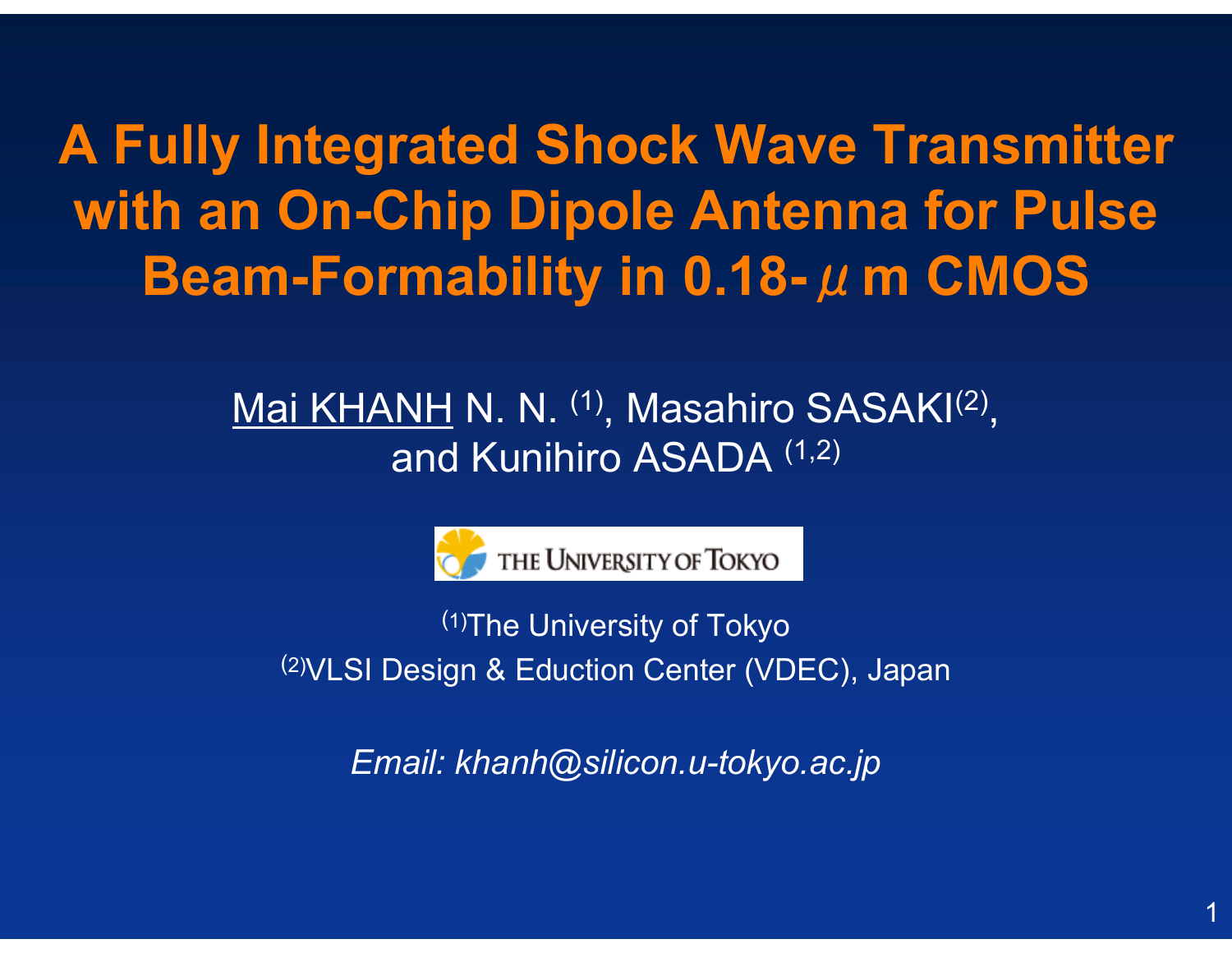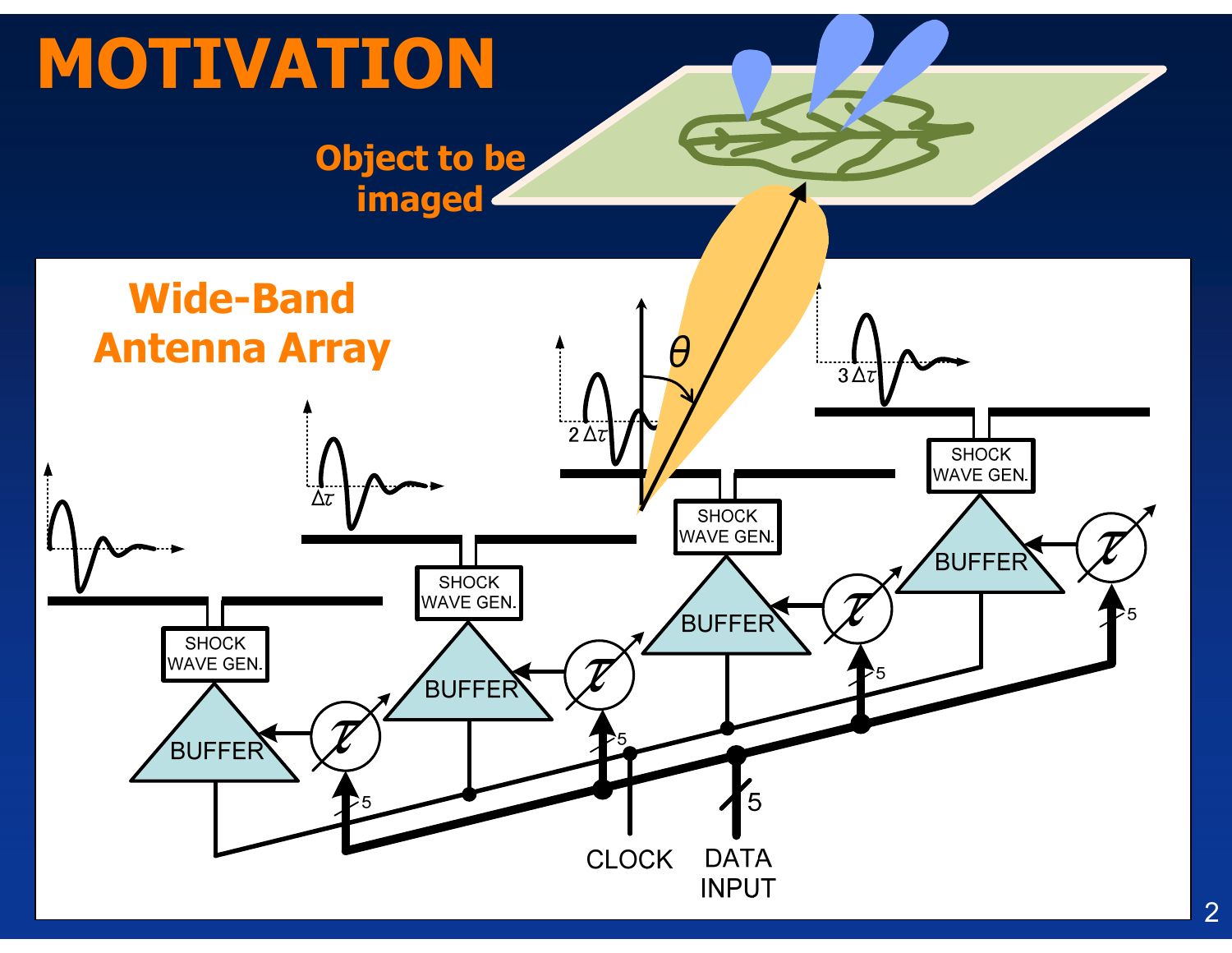

42.75r

3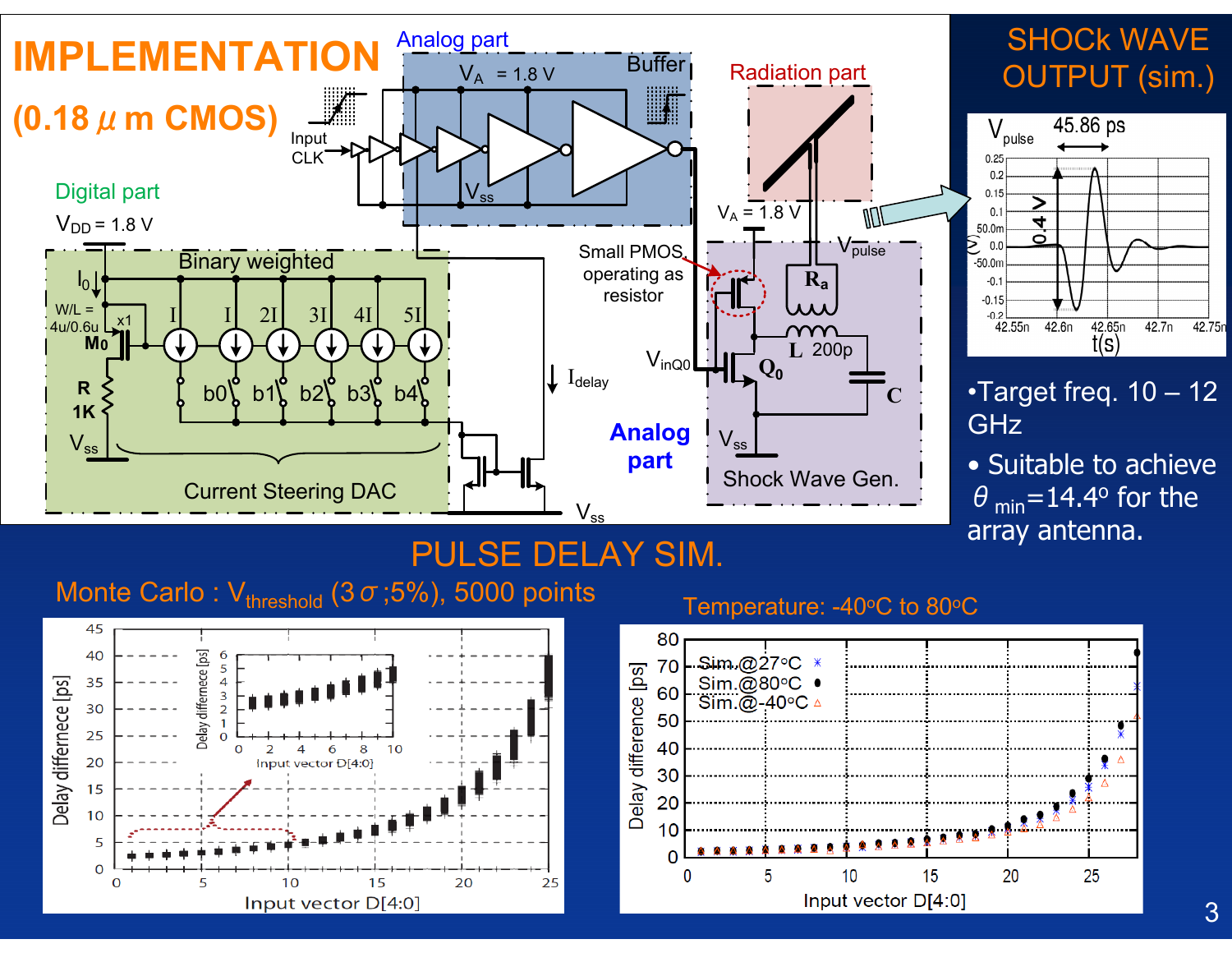# **Measurement for an on-chip Antenna**

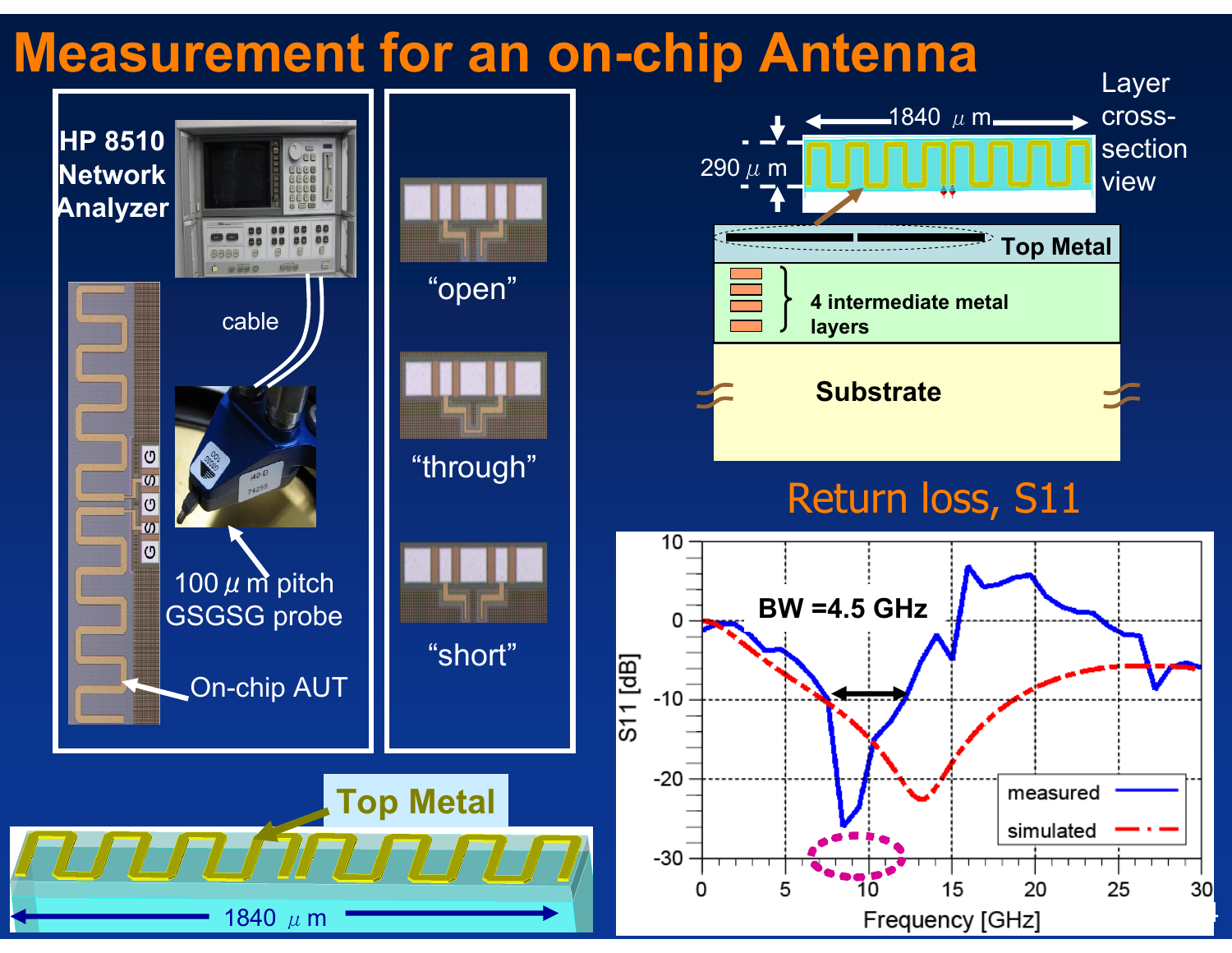

#### **Received pulse from the horn antenna**



### **Pulse delays vs. input code D[4:0]**



### **Suitable for pulse beam-forming**